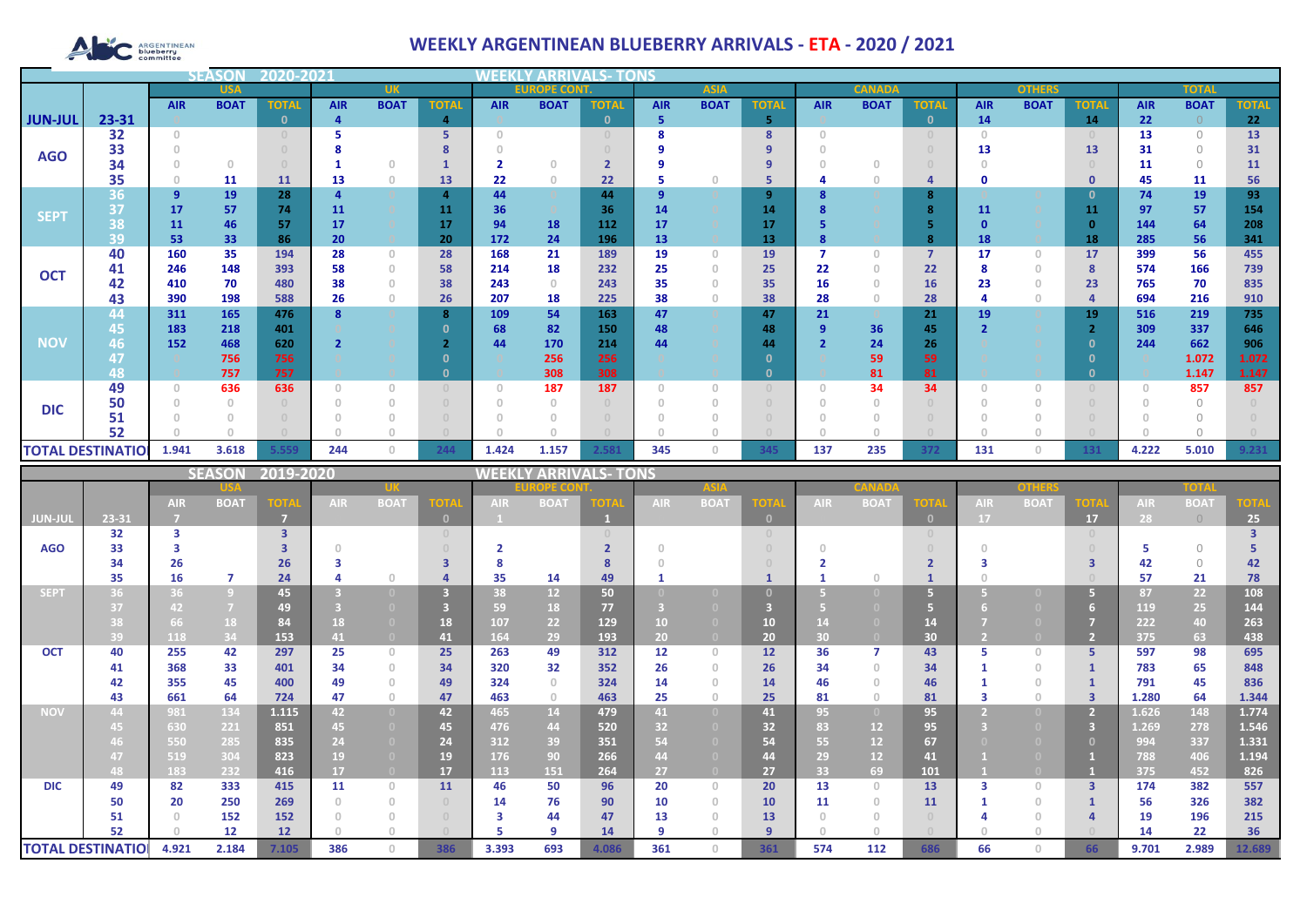#### **WEEKLY ARGENTINEAN BLUEBERRY ARRIVALS - ETA - 2020 / 2021 - ALL DESTINATIONS**



**WEEKLY ARGENTINEAN BLUEBERRY ARRIVALS - ETA - 2020 / 2021 - U.S.A.**

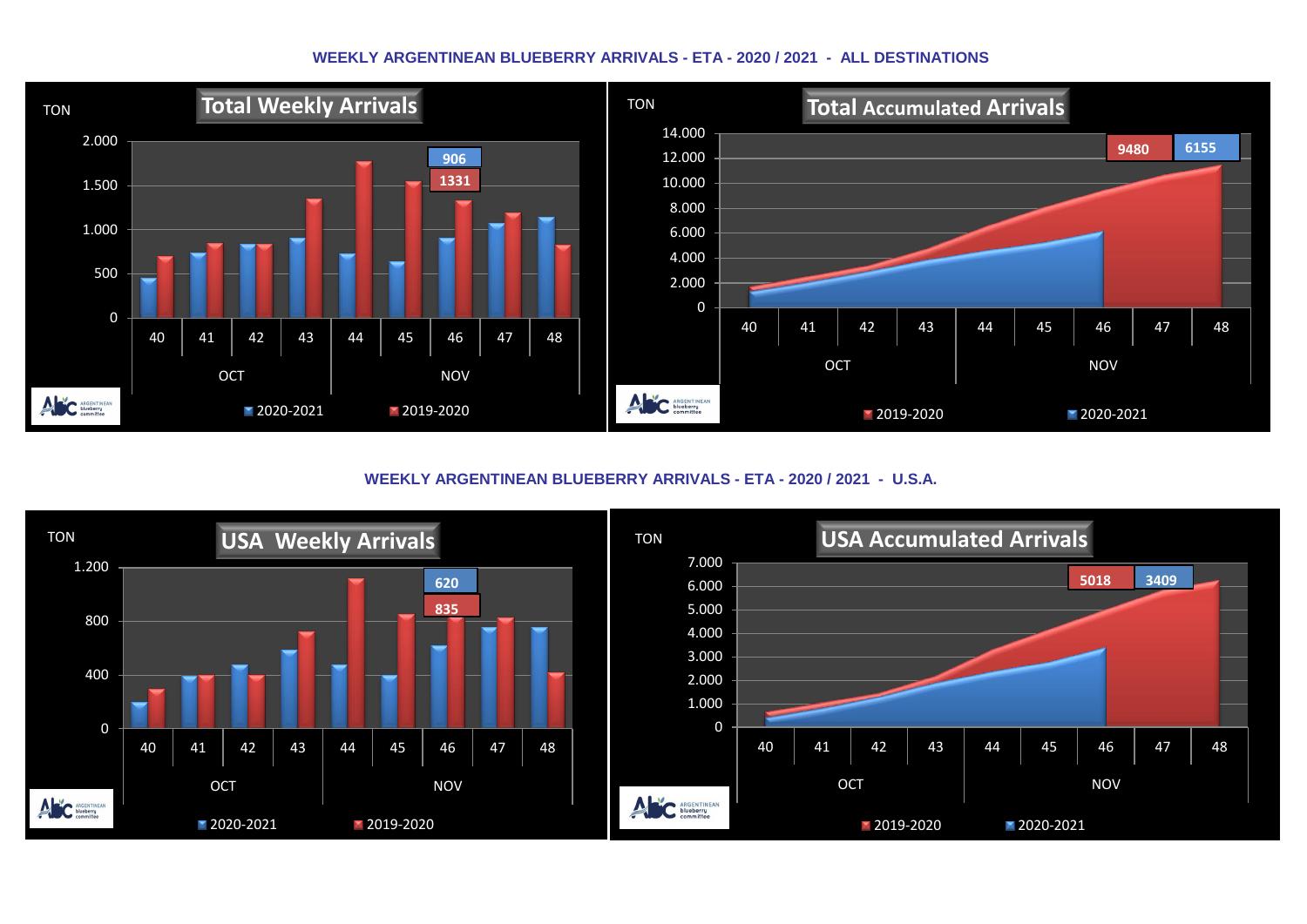#### **WEEKLY ARGENTINEAN BLUEBERRY ARRIVALS - ETA - 2020 / 2021 - UK**